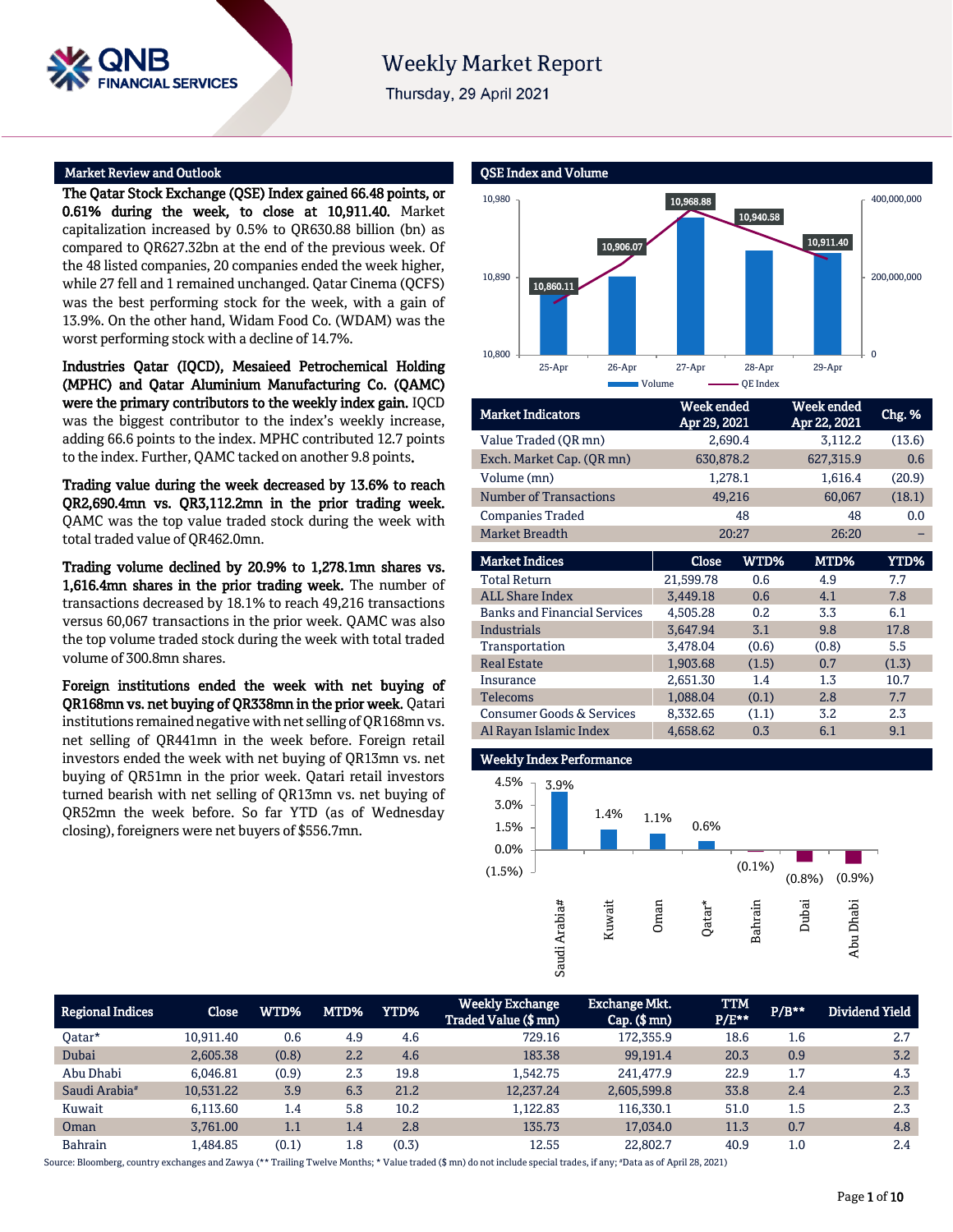CBQK's bottom line rises to QR602.7mn YoY in 1Q2021, above our estimate – The Commercial Bank's (CBQK) net profit rose 49.9% YoY (+310.5% QoQ) to QR602.7mn in 1Q2021, above our estimate of QR552.3mn (variation of +9.1%). Net interest income increased 5.9% YoY and 10.2% QoQ in 1Q2021 to QR856.0mn. The company's net operating income came in at QR1,160.8mn in 1Q2021, which represents an increase of 28.0% YoY. However, on QoQ basis net operating income fell 0.1%. The bank's total assets stood at QR163.1bn at the end of March 31, 2021, up 11.4% YoY (+6.2% QoQ). Loans and advances to customers were QR99.4bn, registering a rise of 12.0% YoY (+2.8% QoQ) at the end of March 31, 2021. Customer deposits rose 5.8% YoY and 8.0% QoQ to reach QR81.8bn at the end of March 31, 2021. The earnings per share amounted to QR0.15 in 1Q2021 as compared to earnings per share of QR0.10 in 1Q2020. CBQK's Chairman, Sheikh Abdulla bin Ali bin Jabor Al-Thani said, "Commercial Bank is privileged to have been able to support Qatar, its people and the economy through the challenges of the Covid-19 pandemic. We implemented several measures to ease the financial stress on our clients such as postponing loan instalments and interest payments, providing corporates and SMEs in affected sectors with concessionary interest rates and being one of the largest participants in the National Response Guarantee Programme. "We are committed to contributing to the success of Qatar by offering innovative world-class banking solutions in the country. During the quarter, we were honored to be recognized as the 'Best Bank in Qatar 2021' by Global Finance for the second time and also receive the 'Serving Business Owners' and the 'Data Management and Security' awards in Private Banking and Wealth Management in Qatar for 2021 from Euromoney. "The swift and decisive actions taken by Qatar's leadership to stabilize the economy during the COVID-19 pandemic has positioned it for a sustainable and robust recovery. This is underpinned by Qatar's successful vaccination program and the government's ongoing investment in infrastructure, including Qatar's ambitious \$28bn plan to expand its liquefied natural gas capacity, cementing its position as the world's biggest supplier." Commercial Bank vice chairman Hussain Alfardan added, "Commercial Bank continues to attract strong investor confidence, having demonstrated the resilience and agility of its business as we successfully navigated the challenges of the COVID-19 pandemic by leveraging technology and maintaining a prudent risk management approach. This was demonstrated by the attractive pricing and oversubscription of our inaugural international \$500mn PNC5 AT1 issuance, the largest size international issuance for an AT1 out of Qatar." Commercial Bank Group Chief Executive officer, Joseph Abraham commented, "Gross provisioning in 1Q2021 increased by 28.7% compared to the same period last year mainly on account of higher provisions on NPL customers. This was partially offset by strong recoveries during the period, hence net loan provisioning in 1Q2021 increased by 12.9% to QR212.5mn, compared to the same period last year. "Alternatif Bank's performance in the first quarter was impacted by increased interest rate and currency volatility in the Turkish market.

Alternatif Bank reported a net loss of QR20.7mn during the quarter compared to a profit of QR24.6mn for the same period last year. We remain positive on the outlook for Alternatif Bank for the full year, are committed to our business in Turkey, and see significant opportunities to create value in the long term. "Our associate banks NBO and UAB contributed positively to our earnings in the first quarter of 2021 with UAB recording a profit for the first quarter compared to a loss the previous year. NBO in Oman continues to contribute positively to the overall income from associates. We continue to focus on improving the performance of our associates by driving operational efficiencies." (QNB FS Research, QSE, Gulf-Times.com)

- DHBK's bottom line rises 17.3% YoY in 1Q2021, above our estimate – Doha Bank (DHBK) reported net profit of QR380.2mn in 1Q2021 as compared to net profit of QR324.1mn (+17.3% YoY) in 1Q2020 and net loss of QR68.5mn in 4Q2020, above our estimate of QR340.0mn (variation of +11.8%). Net interest income increased 20.7% YoY and 7.0% QoQ in 1Q2021 to QR661.4mn. The company's net operating income came in at QR823.4mn in 1Q2021, which represents an increase of 10.5% YoY (+14.4% QoQ). The EPS amounted to QR0.12 in 1Q2021 as compared to QR0.10 in 1Q2020. The bank's total assets stood at QR112.1bn at the end of March 31, 2021, up 5.4% YoY (+8.3% QoQ). Loans and advances to customers were QR70.5bn, registering a rise of 8.0% YoY (+7.8% QoQ) at the end of March 31, 2021. Customer deposits rose 16.2% YoY and 15.7% QoQ to reach QR63.7bn at the end of March 31, 2021. Managing Director of Doha Bank, Sheikh Abdul Rehman bin Mohammad bin Jabor Al Thani said, "The total shareholder's equity by end of quarter reached to QR14bn showing an increase of 15%. The bank continued to strengthen its key capitalization ratios, where the total capital adequacy ratio of the bank increased to 19.7% in March 2021 from 16.2% as compared to the same period last year." Chairman of the Board of Directors, Sheikh Fahad bin Muhammad bin Jabor Al Thani stated that, despite the circumstances the world is currently witnessing, it is that, under the wise leadership pursued by Amir H H Sheikh Tamim bin Hamad Al Thani, and his directives to provide support to all sectors and banks in Qatar in the face of the COVID-19 crisis, and based on the instructions issued by Qatar Central Bank (QCB) in this regard, Doha Bank will make all efforts to be the main pillar in supporting companies and individuals in benefiting from all possible facilities, and will work in line with the plan pursued by the State of Qatar to address the obstacles faced by its customers during this period to overcome this crisis. (QNB FS Research, QSE, Peninsula Business)
- QEWS' bottom line rises 16.2% YoY and 201.3% QoQ to QR372.0mn in 1Q2021, in-line with our estimate – Qatar Electricity and Water Company's (QEWS) net profit rose 16.2% YoY (+201.3% QoQ) to QR372.0mn in 1Q2021, in-line with our estimate of QR351.2mn (variation of +5.9%). The company's 'revenue from water and electricity' came in at QR575.8mn in 1Q2021, which represents an increase of 1.0% YoY. However, on QoQ basis revenue from water and electricity fell 5.8%. EPS amounted to QR0.34 in 1Q2021 as compared to QR0.29 in 1Q2020. Cash flows from operations remain strong when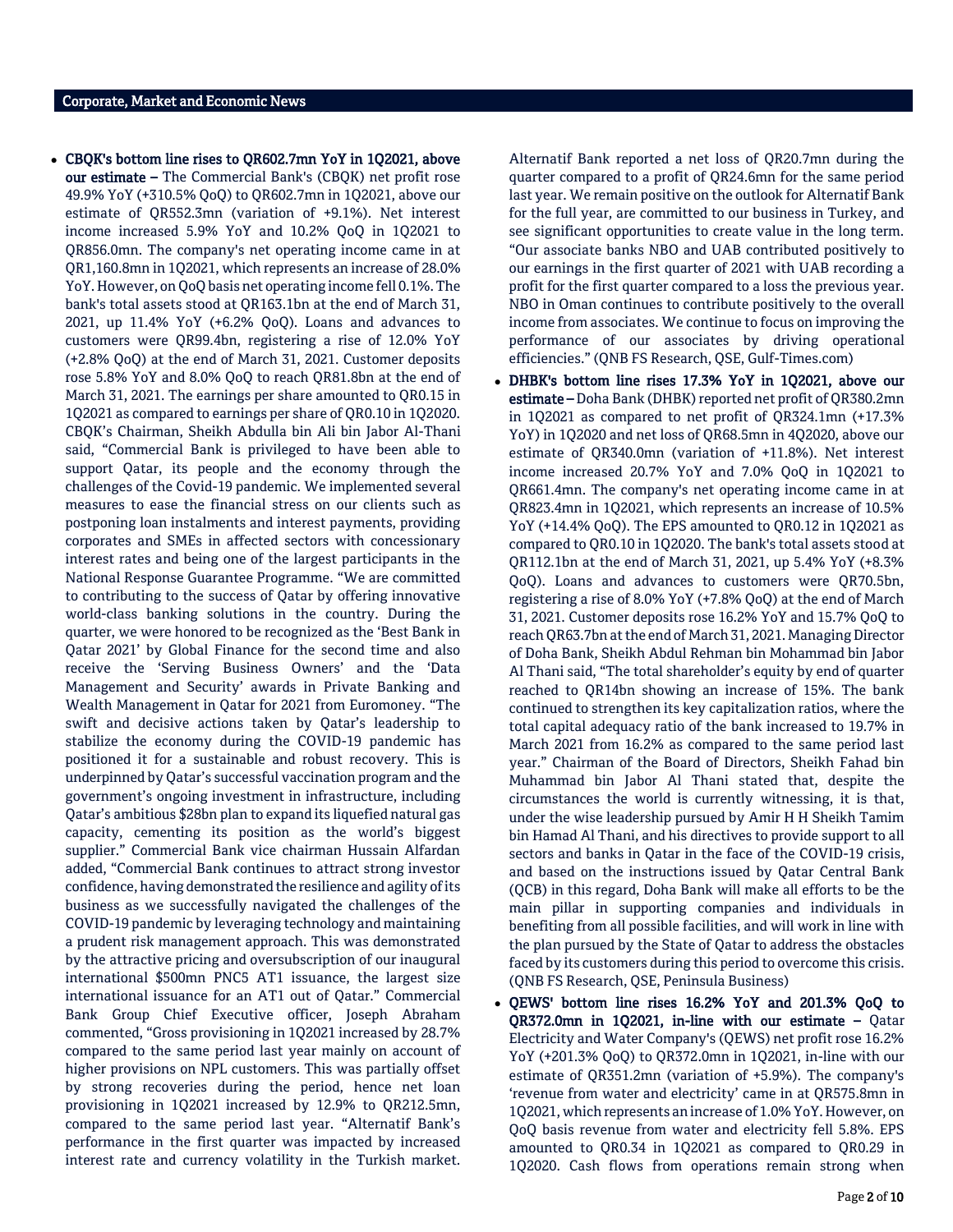compared to the same period in the previous year. QEWS recorded operational cash flows of QR297m compared to operational cash flows of QR238mn during the same period in the previous year. With an existing market share of capacity in Qatar, 59% and 73% in electricity and water, respectively, QEWS remains the second largest utilities company in the field of power generation and water desalination in the Middle East and North Africa (MENA) region. QEWS owns and operates seven power and/or water stations in Qatar and has partnered with international companies to own and operate another 5 power and/or water companies. Despite the effects of the COVID-19 pandemic globally, QEWS's operations remained stable in 1Q2021. QEWS has secured long-term Power and Water Purchase Agreements ("PWPAs") with Kahramaa in addition to long-term fuel supply agreements with Qatar Petroleum ("QP"), limiting its exposure to the pandemic. As a result, QEWS was able to maintain a strong credit rating of 'A1' with stable outlook from Moody's during 1Q2021. QEWS projects remain relatively unaffected and are making progress. During 1Q2021, Umm Al Houl Power Company Expansion Project, which is 60% owned by QEWS, 30% by K1 Energy, and 5% by each of QP and Qatar Foundation, completed the commissioning activities and achieved full commercial operation with a total 61.45 MIGD of additional water capacity. The Siraj-1 Solar Power Plant Project, QEWS's latest project, reached its financial closure in July 2020 and will become the first of its kind to produce electricity using photovoltaic technology in Qatar. Located in Al Kharsaah area, the plant will be able to produce 800 MW at full capacity and is expected to account for one tenth of the current peak electricity demand in Qatar. The project will be executed via a Special Purpose Vehicle ("SPV"), 60% owned by Siraj Energy (a joint venture ("JV") owned 49% by QEWS and 51% by QP) and 40% owned by a joint consortium of Marubeni Corp (Japan) and Total Solar International (France). The project will be completed under the Build, Own, Operate, Transfer model after which the plant will be transferred to Kahramaa following a concession period of 25 years. In January 2020, Kahramaa entered into a long-term agreement with the SPV to buy electricity from the plant during the 25-year concession period. Kahramaa intends to develop a new power and water plant (Facility E) by 2024-2025. The facility is expected to have 2,600 MW power capacity and 100 MIGD water capacity and will be located in Ras Abu Fontas. QEWS will own 55% share in the project. Further details of the project are expected to be finalized in the Second half of 2021. QEWS, along with its JVs, has a total capacity of 10,590 MW of electricity and 543 MIGD of water. In addition, its foreign investment arm, Nebras Power, which is 60%, owned by QEWS holds more than 2,000 MW of electricity capacity through a mixture of natural gas, coal, and solar power outside Qatar, on equity-adjusted basis. (QNB FS Research, QSE, Peninsula Business)

 QAMC's bottom line rises YoY and QoQ to QR123.8mn in 1Q2021, above our estimate – Qatar Aluminium Manufacturing Company's (QAMC) net profit rose to QR123.8mn in 1Q2021 as compared to QR10.7mn (+1053.5% YoY) in 1Q2020 and QR82.4mn (+50.2% QoQ) in 4Q2020, above our estimate of QR101.7mn. The company's share of results from a joint venture came in at QR123.0mn in 1Q2021, which represents an increase

of 829.7% YoY (+46.9% QoQ). EPS amounted to QR0.022 in 1Q2021 as compared to QR0.002 in 1Q2020. QAMC's improved financial results for 1Q2021 versus 1Q2020, was largely attributed to the overall growth in average realized selling prices which increased by 15% in 1Q2021 versus 1Q2020 and contributed QR83mn positively to the net profits for threemonth period ended March 31, 2020, as compared to the same period last year. On the other hand, with production levels remained flat, sales volumes slightly declined by 1% and contributed QR9mn negatively to net profits for 1Q2021 versus 1Q2020. Although sales volumes were marginally lower than last year, but QAMC's JV was successful in selling 100% of value-added products (VAP) with no sales of standard ingots during the period. The shift from sales of standard ingots to VAP supported the overall evolution of EBIDTA margins. The cost of goods sold for 1Q2021 remained lower versus 1Q2020, mainly on account of decline in raw material costs, and cost optimization initiatives which resulted in savings in manpower costs. On overall basis, the decline in cost of goods sold contributed QR20mn positively to the net profits for 1Q2021 versus 1Q2020. Moreover, due to an overall decline in interest rates, JV's finance costs for 1Q2021 also declined by 57% versus 1Q2020, and contributed QR24mn positively to QAMC's net earnings for 1Q2021 in comparison to 1Q2020. QAMC's financial position continued to remain robust with the liquidity position at the end of March 31, 2021 reaching QR669mn in form of cash and bank balances (including proportionate share of cash and bank balances of the joint venture). During 1Q2021, QAMC's JV generated positive share of operating cash flows of QR180mn, with a share of free cash flows of QR133mn. QAMC's JV continues to maintain efficiency and cost competitiveness in terms of its production and operations. QAMC's JV is conducting CAPEX projects as per the planned schedule for the year, in line with the operational requirements. The continued efforts to manage cost have reflected positively on JV's operating cost structures, while keeping QAMC's JV on the lower side of the cost curve among global peers. (QNB FS Research, QSE, QAMC Press Release)

 ORDS' bottom line declines YoY to QR193.2mn in 1Q2021 – Ooredoo (ORDS) reported net profit of QR193.2mn in 1Q2021 as compared to net profit of QR386.8mn in 1Q2020 and net loss of QR341.7mn in 4Q2020.The company's revenue came in at QR7,197.4mn in 1Q2021, which represents a decrease of 1.3% YoY (-3.4% QoQ). EPS amounted to QR0.06 in 1Q2021 as compared to QR0.12 in 1Q2020. EBITDA increased by 6% YoY to QR3.2bn in 1Q2021, as the company maintains its focus on digitalization and cost optimization. EBITDA margin increased to 45% in 1Q2021 from 41% in 1Q2020, supported by EBITDA margin expansion in Indonesia, Kuwait, Iraq and Myanmar. Excluding FX impact EBITDA increased by 9%. Marginal YoY revenue declined by 1% to QR7.2bn in 1Q2021 due to a negative FX impact. Despite the COVID-19 pandemic excluding FX impact, revenue increased by 1%, mainly driven by growth in the Group's home market Qatar and in Indonesia. Data revenues account for more than 55% of total revenue driven by data leadership and digital transformation initiatives across the Group's operations. Commenting on the results, Chairman of Ooredoo, Sheikh Faisal bin Thani Al Thani, said: "Ooredoo Group delivered a robust set of results during the first quarter of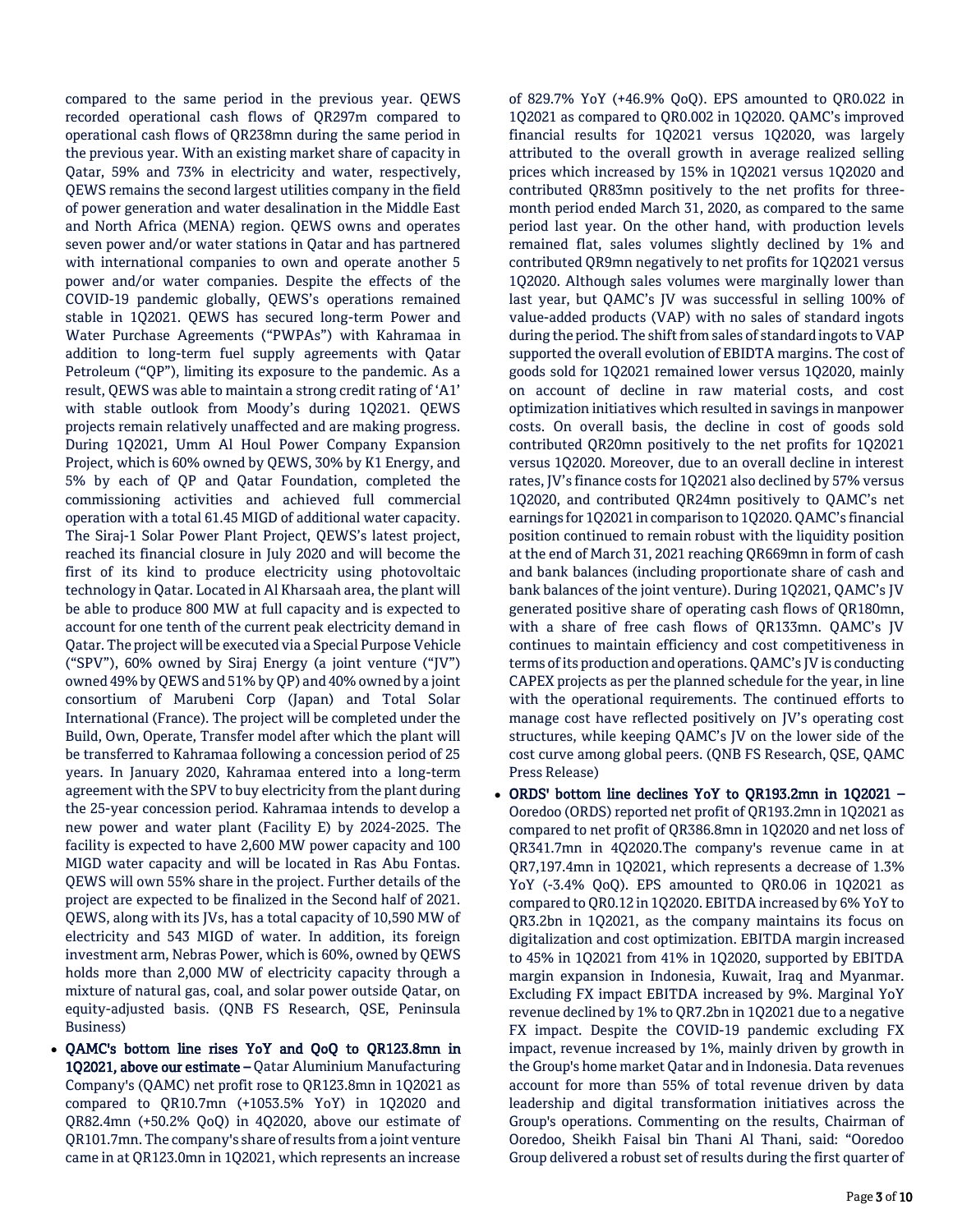2021 despite challenging market conditions across many of our territories. We remained focused on our digital transformation agenda which has enabled us to create value for our customers by offering a seamless and convenient user experience as well as optimize our cost base by streamlining and automating processes. Consequently, our EBITDA margin improved to 45% in 1Q2021 compared to 41% for the same period last year." "We made good progress with our strategy to move to a more efficient and flexible asset light model with the successful sale and leaseback agreement valued at \$750m for more than 4,200 of our telecom towers in Indonesia to Edge Point Indonesia. Monetizing these assets forms an integral part of our group strategy to create value for both our shareholders and customers," he said. "During the quarter Ooredoo Group successfully priced its \$1bn bond issuance, reflecting the market's confidence in the strength and stability of our balance sheet as well as our strategy to deliver new and innovative solutions to our customers by leveraging our world class technology and infrastructure," he added. Also commenting on the results, Managing Director of Ooredoo, Aziz Aluthman Fakhroo said: "I am pleased to report that Ooredoo Group had a solid start to the year, despite challenging market conditions due to the COVID-19 pandemic. Ooredoo Group delivered a 6% increase in EBITDA to QR3.2bn in 1Q2021 compared to the same period last year. The growth was driven by the ongoing implementation of our cost optimization strategy which includes leveraging technology to drive efficiency. As a result, our EBITDA margin for the period increased to 45% in 1Q2021 compared to 41% for the same period last year, supported by margin expansion in Indonesia, Kuwait, Myanmar and Iraq. "Revenues remained under pressure due to a soft macroeconomic environment in many of our markets. Ooredoo Group reported revenues of QR7.2bn during the first quarter of 2021, down 1% compared to the same period in the previous year. Net Profit decreased by 50% to QR193m in Q1 2021 compared to the same period last year, mainly due to Foreign Exchange impact primarily coming from Myanmar with an FX Loss in Q1 2021 versus an FX Gain in Q1 2020," he added. Indosat Ooredoo continued to make strong progress with its strategy of offering simple, relevant, and transparent products supporting a 13% increase in revenue and a 36% increase in EBITDA. Ooredoo Kuwait increased its EBITDA margin to 28% in 1Q2021 compared to 25% 1Q2020 and Ooredoo Qatar's revenue increased slightly compared to 1Q2020. Ooredoo Group invests further in its infrastructure to bring world class services to its customers. During the quarter Asiacell launched 4G in Iraq and Ooredoo Oman is preparing for the launch of mobile 5G services in 2Q2021. Ooredoo Qatar saw positive growth during the period, with reported revenue growing 0.6% YoY to QR1.8bn (1Q2020: QR1.8bn). EBITDA stood at QR962m (1Q2020: QR966m), while EBTIDA margin remained stable at 54% (1Q2020: 55%). Total customer numbers were 3mn (1Q2020: 3.2mn). Ooredoo Qatar continued to work with a range of content providers to expand the home entertainment options. The Ooredoo ONE 'All-In-One' Home Service was a key factor in the growth of the Ooredoo tv customer base, which grew by 1% compared to 1Q2020. New products launched during the period include a new customizable app-managed postpaid plan and a revamped version of the Ooredoo Money app. The company was recognized as 'Global Partner of the Year' and 'Digital Partner of the Year' by leading money transfer company MoneyGram. Successful community program included the Ooredoo Virtual Marathon, which drew a strong response in February 2021. (QSE, Peninsula Business)

- GWCS posts 7.8% YoY increase but 16.3% QoQ decline in net profit in 1Q2021, bang in-line with our estimate – Gulf Warehousing Company's (GWCS) net profit rose 7.8% YoY (but declined 16.3% on QoQ basis) to QR54.4mn in 1Q2021, bang inline with our estimate of QR53.8mn (variation of +1.1%). The company's revenue came in at QR298.9mn in 1Q2021, which represents an increase of 0.9% YoY. However, on QoQ basis revenue fell 2.9%. EPS remained flat YoY at QR0.09 in 1Q2021. "Qatar's long-term objectives and plans haven't changed in the face of the pandemic; as the leading logistics provider in the State of Qatar, GWCS has succeeded in supplying the public and private sectors with lean, reliable and Class-A logistics and supply chain solutions that have kept the country running. We will continue expanding our capabilities and deliver under the most difficult circumstances," stated GWCS Chairman Sheikh Abdullah bin Fahad bin Jassim bin Jabor Al-Thani. In 1Q2021, GWCS "continued to deliver on the quality and level of service offered to its clients, maximizing the benefit of its proactive process improvement initiatives." GWCS's "commitment" to industry leadership on every level earned it the "Pride of Logistics" award at the Logistics Middle East Awards 2021 at the end of the first quarter. "GWCS's history of logistics excellence under any circumstance, as well as its wealth of infrastructure, experience, and staff ready to undertake any challenge. And we will continue to develop and improve ourselves in order to ensure the successful actualization of another milestone of Qatar's National Vision through the successful delivery of the FIFA World Cup Qatar 2022 logistics mandate," stated GWCS Group CEO Ranjeev Menon. GWCS, a premier, fully integrated logistics provider and a leader in supply chain solutions that caters to all industry verticals, is the first 'Regional Supporter and Official Logistics Provider' for the FIFA World Cup 2022. (QNB FS Research, QSE, Gulf-Times.com)
- QIIK's bottom line rises 5.1% YoY and 83.3% QoQ to QR280.7mn in 1Q2021, bang in-line with our estimate – Qatar International Islamic Bank's (QIIK) net profit rose 5.1% YoY (+83.3% QoQ) to QR280.7mn in 1Q2021, bang in-line with our estimate of QR273.1mn (variation of +2.8%). Total income from financing & investing activities decreased 9.9% YoY and 0.7% QoQ in 1Q2021 to QR555.4mn. The company's Total Income came in at QR610.5mn in 1Q2021, which represents a decrease of 7.0% YoY (-0.5% QoQ). The bank's total assets stood at QR62.3bn at the end of March 31, 2021, up 3.5% YoY (+1.6% QoQ). Financing Assets were QR42.0bn, registering a rise of 9.2% YoY (+3.7% QoQ) at the end of March 31, 2021. Customers' current accounts rose 9.3% YoY and 2.5% QoQ to reach QR8.2bn at the end of March 31, 2021. The earnings per share amounted to QR0.19 in 1Q2021 as compared to earnings per share of QR0.18 in 1Q2020. (QNB FS Research, QSE)
- BLDN's bottom line rises 11.0% YoY and 12.1% QoQ to QR44.0mn in 1Q2021, in-line with our estimate – Baladna's (BLDN) net profit rose to QR44.0mn in 1Q2021, in-line with our estimate of QR41.6mn, as compared to QR39.7mn (+11.0% YoY) for the period from December 2, 2019 "establishment date" to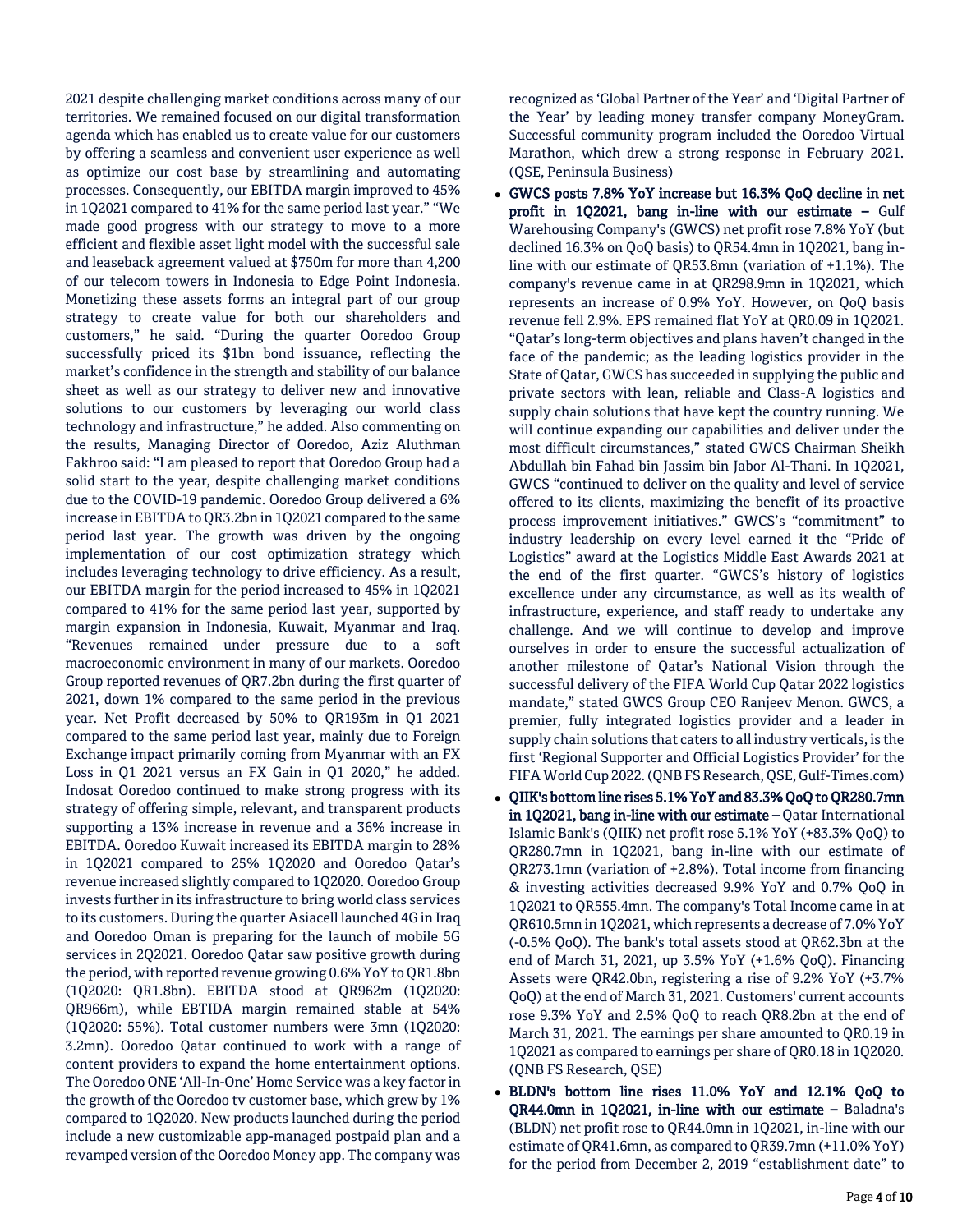March 31, 2020 (approximately 4 months) and QR39.3mn (+12.1% QoQ) in 4Q2020. The company's sales came in at QR182.3mn in 1Q2021, which represents a decrease of 23.0% YoY (-4.3% QoQ). The EPS remained flat YoY at QR0.023 in 1Q2021. (QNB FS Research, QSE)

- QATI reports net profit of QR200.6mn in 1Q2021 vs. net loss of QR185.0mn in 1Q2020 – Qatar Insurance Company (QATI) reported net profit of QR200.6mn in 1Q2021 as compared to net loss of QR185.0mn in 1Q2020 and net profit of QR248.4mn (- 19.2% QoQ) in 4Q2020. The company's Net earned premiums came in at QR1,914.4mn in 1Q2021, which represents a decrease of 23.0% YoY. However, on QoQ basis Net earned premiums rose 25.0%. Earnings per share amounted to QR0.055 in 1Q2021 as compared to loss per share of QR0.063 in 1Q2020. Gross premium volume remained stable at QR3.2bn in the first quarter of the year. QATI posted an underwriting income of QR157mn for the first quarter, compared to an underwriting loss of QR69mn in 1Q2020, an increase of 329%. "The Group's robust performance – while the world's insurance markets are still confronted with the impact from the COVID-19 pandemic on business volume, claims and day-to-day operations – is testimony of QATI's successful execution of its strategic plan to de-risk its international operations, strengthen the more predictable frequency business and drive forward the digitization of the Group's domestic and Mena operations" QATI said. In 1Q2021, QATI's international operations – Qatar Re, Antares, QIC Europe Limited (QEL) and the Gibraltar-based carriers, which account for approximately 76% of the Group's total GWP, achieved a premium volume of QR2.4bn. The performance of the Group's international operations profited from a hardening of rates and conditions in the international reinsurance market and a lower claims experience in the Group's UK motor business during the lock-down. The international operations were also affected by the exceptionally severe cold spell in the US. QATI once again saw a "strong" performance of its primary insurance business in its domestic and MENA operations, which continued to grow to GWP of QR772mn, an increase of 16% from QR666mn in 1Q2020. (QSE, Gulf-Times.com)
- MPHC's reports net profit of QR378.9mn in 1Q2021 vs. net profit of 57.1mn in 1Q2020 – Mesaieed Petrochemical Holding Company's (MPHC) net profit rose 564.0% YoY (+87.8% QoQ) to QR378.9mn in 1Q2021.The company's Share of profit from joint ventures came in at QR375.5mn in 1Q2021, which represents an increase of 666.0% YoY (+34.2% QoQ). EPS amounted to QR0.030 in 1Q2021 as compared to QR0.005 in 1Q2020. The Group's financial performance was impacted by the continuous uptick in macroeconomic sentiments which acted as primary catalyst for a renewed demand for commodity markets. During the first quarter, macroeconomic conditions continued the upward trend that started from 4Q2020 backed by vaccine rollout, easing of lockdowns in major economies, together with continued stimulus by major sovereigns. On the other side, supply shortages remained evident throughout the period, especially unplanned plant outages on account of unprecedented winter storm in certain parts of the US which persisted for almost two months and created an overall supply shortage for petrochemicals and chlor-alkali products. Compared to the previous quarter 4Q2020, MPHC's revenue

improved by 7%, while net profit significantly improved by 88%. The key contributor towards the growth was the overall increase in average selling prices, which continued their positive trajectory on the back of continued macroeconomic recovery and supply shortages. Average selling prices increased by 18% in the first quarter of this year over the fourth quarter of last year. Sales volumes on the other hand declined by 10% over 4Q2020, due to higher maintenance shutdown days. MPHC's liquidity remained robust as the Group's cash and cash equivalents stood at QR2.4bn during the first quarter of 2021, a marginal increase of 1%. The Group's total assets stood at QR16.0bn as of March 31, marginally down by 1% compared to December 31, 2020. Operations continue to remain resilient with total production for the period reaching 280 thousand MTs, up by 47% over 1Q2020. The overall increase in production volumes was mainly attributed to improved plant operating rates in the first quarter, as major planned turnarounds and preventive maintenance shutdowns were carried out in certain MPHC's joint venture facilities during the same period last year. Compared to the previous quarter 4Q2020, the production volumes declined by 9%, as there were lesser operating days available during the first quarter of 2021 amid maintenance shutdown within chlor-alkali segment. During the period, product prices on average increased by 36% compared to 1Q2020, translating into an increase of QR239mn in MPHC's bottom line earnings. The renewed product demand supplemented by supply constraints resulted in a significant growth in commodity prices. Sales volumes increased by 28% over the same period last year, driven by improved operating rates. The overall growth in sales volumes translated into an increase of QR142mn in MPHC's bottom line earnings. The positive trajectory in product prices and improved volumes was slightly offset by increase in variable costs, which contributed QR80mn negatively towards the 1Q2021 net earnings in comparison to 1Q2020. Current period net earnings were also positively impacted by favorable variance amounting to QR48mn, in relation to inventory differentials, due to lesser drawdowns in comparison to the first quarter of last year. (QSE, Peninsula Business)

 IQCD posts net profit of QR1,464.5mn in 1Q2021, above our estimate – Industries Qatar's (IQCD) net profit came in at QR1,464.5mn in 1Q2021 as compared to QR203.8mn in 1Q2020, above our estimate of QR1,358.3mn (variation of +7.8%). Kindly note that 1Q2020 figures do not contain the consolidated figures of QAFCO (as it got consolidated effective from January 1, 2020 in 2Q2020). In 4Q2020, the company's net profit stood at QR1,023.6mn and after eliminating one-time items, i.e. impairment and fair value gain, IQCD posted net profit of QR 787.4mn. The company's revenue came in at QR2,839.8mn in 1Q2021 as compared to QR2,087.0mn in 4Q2020 (+36.1% QoQ) and QR1,302.1mn in 1Q2020. EPS amounted to QR0.24 in 1Q2021 as compared to QR0.03 in 1Q2020. The group's improved financial performance for 1Q2021 versus 1Q2020 was largely attributable to the following factors: – (1) Product prices on average inclined by 21% compared to 1Q2020, translating into an increase of QR1.0bn in Group's bottom line earnings. Improvement were noted across most of the segments, with fertilizer segment reporting the highest contribution of QR0.5bn, while petrochemical segment reported a contribution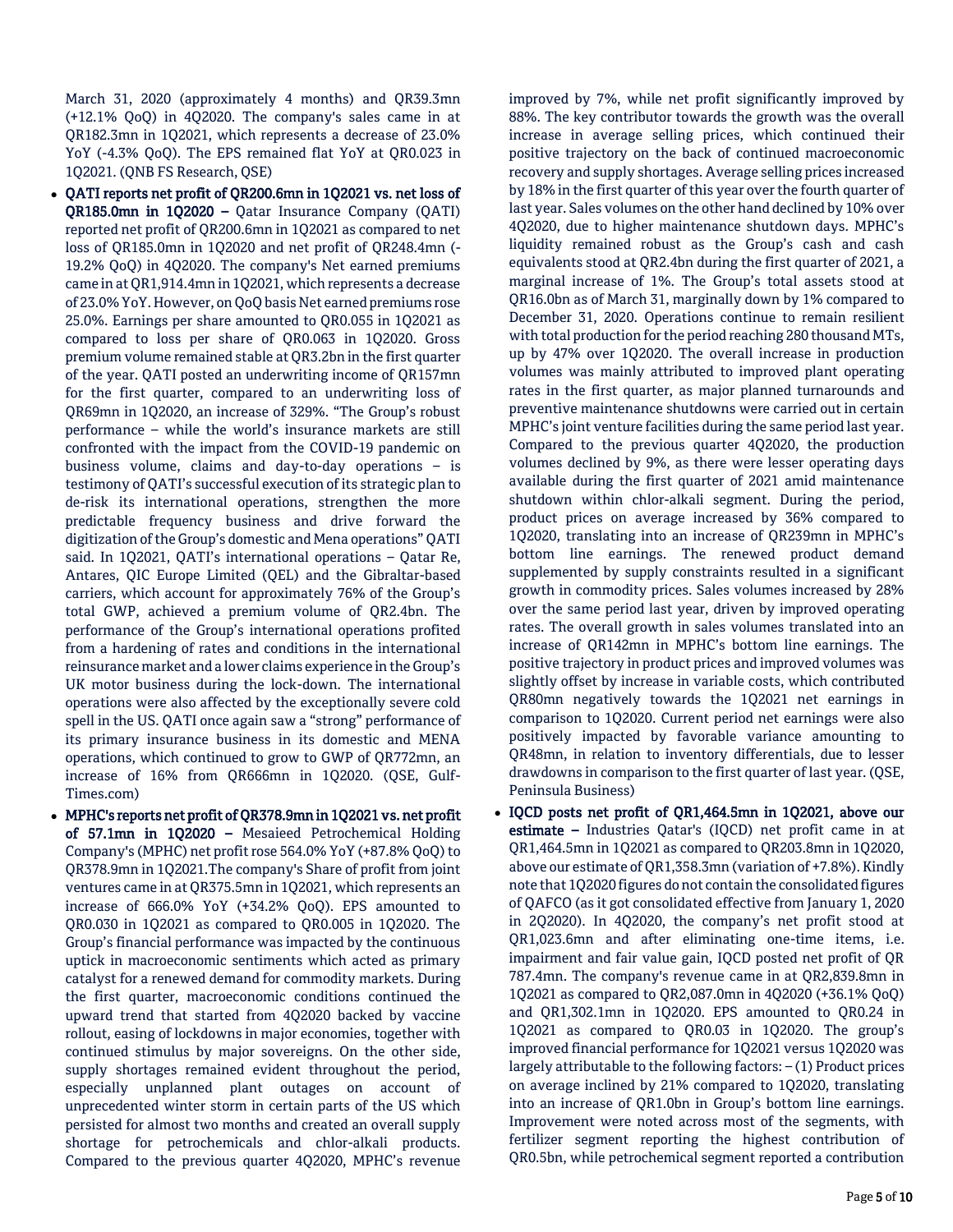of QR0.4bn. (2) Sales volumes furthered by 16% versus 1Q2020, driven by a combination of reasons: (i) Firstly, sales volumes relating to QAFCO trains 1-4 were reported as part of 1Q2021 volumes, which was not the case in 1Q2020, as QAFCO was operating under temporary gas processing arrangement and did not recognize sales volumes in relation to QAFCO trains 1-4 for the first seven months of the financial year 2020. (ii) Additionally, the previous year's sales volumes were affected by higher planned and unplanned shutdowns. (iii) Nevertheless, the improvement in the sales volumes were offset to an extent by the reduction in volumes during 1Q2021, due to the mothballing of steel facilities, commercial shutdown in the fuel additives facilities and planned shutdown of certain fertilizer facilities. Group operating expenses reduced by 8% versus 1Q2020. This improvement was attributed to lower variable cost on account of lower production levels. The Group also benefited from the continuous cost optimization initiatives mainly implemented in the second half of 2020. Compared to 4Q2020, the group revenue improved by 27%, while the net profits improved by 43%. The key contributor towards the growth was the overall increase in average selling prices, which continued their positive trajectory on the back of improved macroeconomic sentiments and supply challenges. Selling prices increased by 27% in 1Q2021 versus 4Q2020. Sales volumes on the other hand remained flat versus last quarter. The Group's operations continue to remain efficient with total Group production for the three-month ended period ended March 31, 2021 reaching 3.8mn MTs, down by 20% versus 1Q2020. This reduction in production was mainly driven due to Group's decision to mothball partofits steel facilities, since the start of 2Q2020 for strategic reasons. Additionally, the production was also impacted by the commercial shutdown at the MTBE facilities for a period from December 2020 till February 2021. Moreover, certain fertilizer facilities (trains 1-4) were on a planned shutdown during 1Q2021, amid focus on preventive maintenance. The Group's utilization rates for 1Q2021 reached 95%, while the average reliability factor stood at 97%. The Group's financial position remains robust, with the liquidity position at the end of March 31, 2021 reaching QR9.6bn in form of cash and bank balances, after accounting for a QR2.0bn dividend payout for the financial year 2020. Currently, the Group has no long-term debt obligations. Group's total assets and total equity reached QR35.7bn and QR33.2bn, respectively, as at March 31, 2021. During the period, the Group generated positive operating cash flows of QR2.0bn, with free cash flows of QR1.8bn. Performance of petrochemicals segment improved with a net profit of QR608mn for 1Q2021. This notable increase in profits was primarily driven by improved products prices with sustained recovery in the petrochemical prices. Blended product prices in the segment rose by 41% versus 1Q2020 with polyethylene (LDPE) prices showing a marked improvement of over 56%. Sales volumes marginally up by 2%, compared to the same period last year. The growth in product prices coupled with sales volumes led to an overall rise in

revenue by 45% within the segment, to reach QR1.4bn for the current period. Production volumes were marginally up on 1Q2020, as the segment had higher operating days during the quarter, as the segment was on a planned periodic maintenance for some of its key facilities during 1Q2020. Although, during 1Q2021, the MTBE production volumes were impacted due to the commercial shutdowns, but it was entirely offset as some of the polyethylene facilities were on maintenance during 1Q2020. (QNB FS Research, IQCD Press Release, QSE)

- ERES' bottom line rises 24.8% YoY and 5.7% QoQ in 1Q2021 Ezdan Holding Group's (ERES) net profit rose 24.8% YoY (+5.7% QoQ) to QR147.3mn in 1Q2021.The company's Rental Income came in at QR297.6mn in 1Q2021, which represents a decrease of 2.8% YoY. However, on QoQ basis Rental Income rose 1.3%. EPS amounted to QR0.006 in 1Q2021 as compared to QR0.004 in 1Q2020. (QSE)
- QLMI's bottom line rises 67.0% YoY to QR25.1mn in 1Q2021 QLM Life & Medical Insurance Company (QLMI) reported net profit of QR25.1mn in 1Q2021 as compared to net profit of QR15.0mn in 1Q2020 (+67.0% YoY). The company's net premiums came in at QR274.8mn in 1Q2021, which represents a decrease of 25.5% YoY. EPS amounted to QR0.07 in 1Q2021 as compared to QR0.04 in 1Q2020. QLMI declared an interim dividend of QR0.04 per share. QLMI's Chairman, Sheikh Saoud bin Khalid bin Hamad Al-Thani said, "Today, Qatar, the MENA region and the rest of the world are continuing to face the COVID-19 health crisis, and QLMI is aware of the many challenges that our clients, members, and communities are tackling. QLMI remains fully prepared to continue to meet the needs of our customers, members and partners during these challenging times. Our 1Q2021 results are the first quarterly results since our highly successful listing on the Qatar Stock Exchange in January 2021. We are proud to deliver an outstanding performance, despite ongoing economic headwinds. We remain confident to meet the expectations of our valued shareholders." Gross written premium for first quarter 2021 was QR299.8mn, compared with QR396.1mn for first quarter 2020. The drop in gross written was due to multiple factors, including, delayed renewals by some existing clients, reductions in benefits to members on a few policies and a drop in member counts as a result of job layoffs. Net investment income for first quarter 2021 was QR9.6mn, compared with QR1.1mn for first quarter 2020. The turnaround in net investment income was a result of the ongoing recovery in regional and global capital markets. QLMI said it was pleased to declare an interim dividend of QR0.04 per share, which corresponds to an annualized dividend yield of 5.1% of the company's IPO price of QR3.15 per share. The interim dividend will be paid out of the healthy first quarter 2021 net profit and is subject to the regulatory approval of the Qatar Central Bank. The final dividend for FY2021 will be taken into consideration for the payment of the interim dividend for first quarter 2021, QLMI added. (QSE, Gulf-Times.com)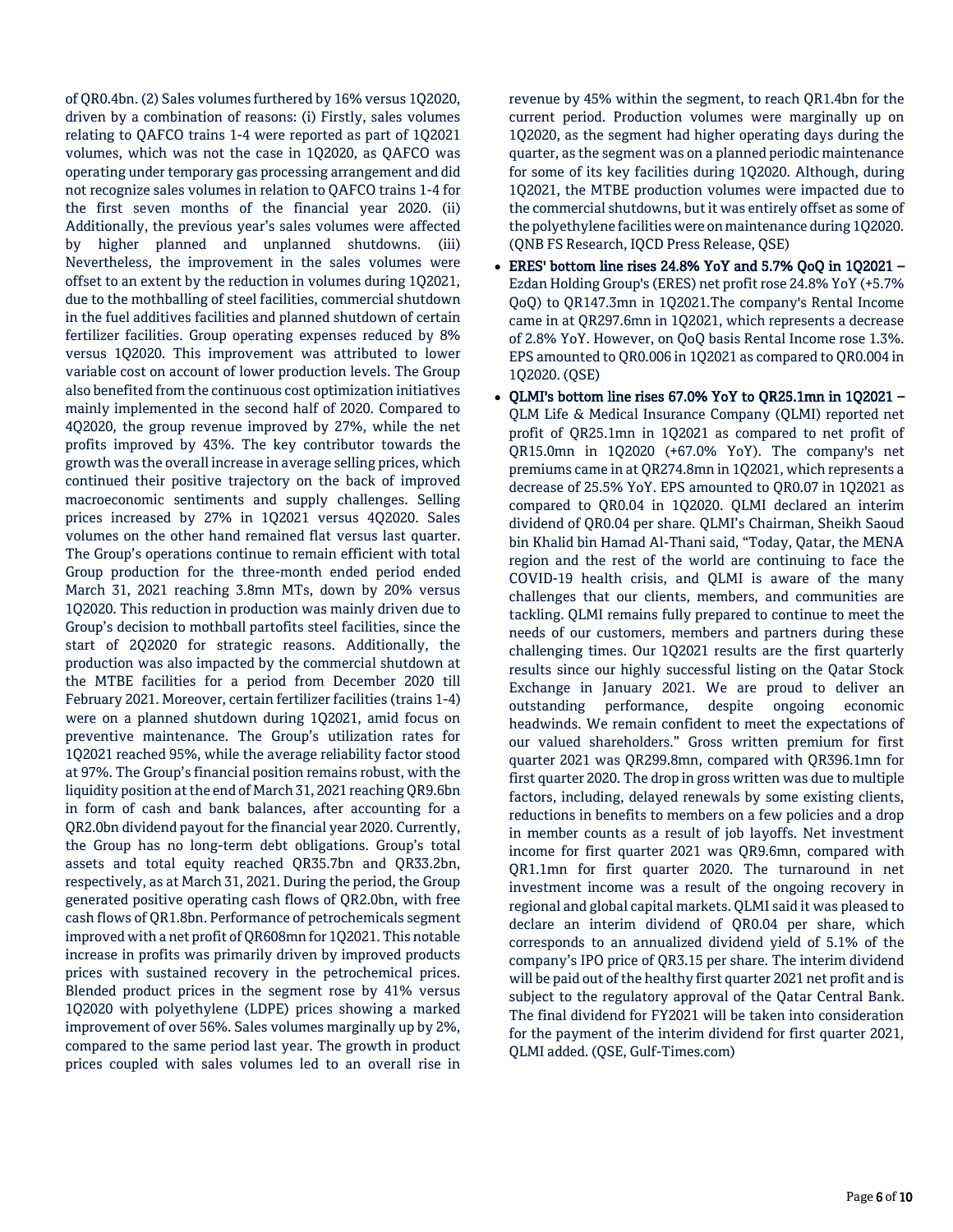## Qatar Stock Exchange

Top Gainers

#### 13.9% 11.4% 5.6% 5.2% 4.3% 0.0% 6.0% 12.0% 18.0% Qatar Cinema Doha Bank Qatar & Film Distribution Company Aluminium Manufacturing Company Doha Insurance Group Industries Qatar

Source: Qatar Stock Exchange (QSE)

### Most Active Shares by Value (QR Million)



Source: Qatar Stock Exchange (QSE) Source: Qatar Stock Exchange (QSE)

#### Investor Trading Percentage to Total Value Traded



#### Top Decliners



Source: Qatar Stock Exchange (QSE)

#### Most Active Shares by Volume (Million)



Net Traded Value by Nationality (QR Million)



Source: Qatar Stock Exchange (QSE) Source: Qatar Stock Exchange (QSE)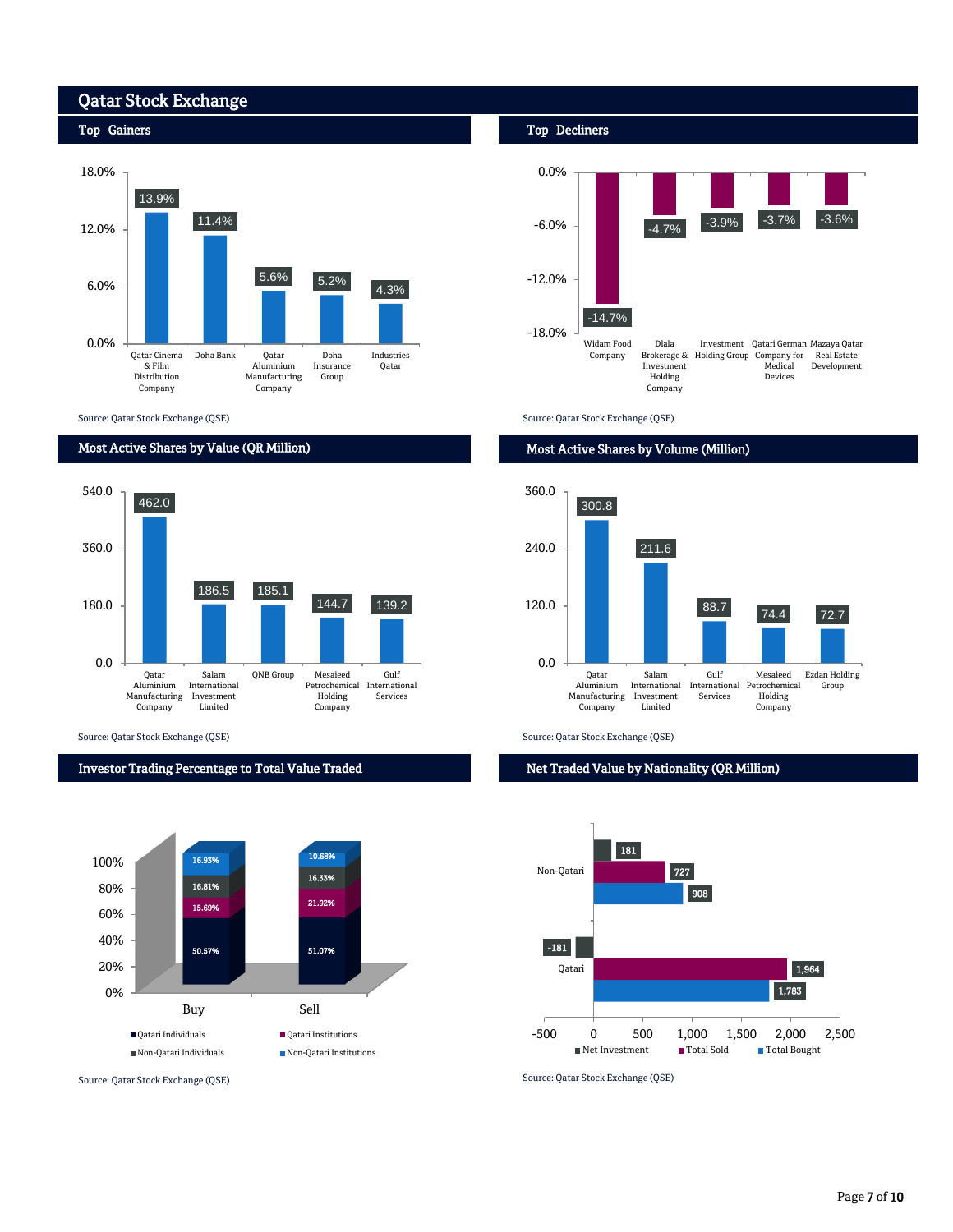## TECHNICAL ANALYSIS OF THE QSE INDEX



Source: Bloomberg

The QE Index gained only 0.61% from last week and closed at 10,911.4 in the last session this week. The QE Index managed to continue with its bounce as we expected in the past reports. We remain positive in the short term on the general direction of the Index. Our projected resistance level remains at the 11,000 points and the support level at the 10,000 points.

#### DEFINITIONS OF KEY TERMS USED IN TECHNICAL ANALYSIS

RSI (Relative Strength Index) indicator – RSI is a momentum oscillator that measures the speed and change of price movements. The RSI oscillates between 0 to 100. The index is deemed to be overbought once the RSI approaches the 70 level, indicating that a correction is likely. On the other hand, if the RSI approaches 30, it is an indication that the index may be getting oversold and therefore likely to bounce back.

MACD (Moving Average Convergence Divergence) indicator – The indicator consists of the MACD line and a signal line. The divergence or the convergence of the MACD line with the signal line indicates the strength in the momentum during the uptrend or downtrend, as the case may be. When the MACD crosses the signal line from below and trades above it, it gives a positive indication. The reverse is the situation for a bearish trend.

Candlestick chart – A candlestick chart is a price chart that displays the high, low, open, and close for a security. The 'body' of the chart is portion between the open and close price, while the high and low intraday movements form the 'shadow'. The candlestick may represent any time frame. We use a one-day candlestick chart (every candlestick represents one trading day) in our analysis.

Doji candlestick pattern – A Doji candlestick is formed when a security's open and close are practically equal. The pattern indicates indecisiveness, and based on preceding price actions and future confirmation, may indicate a bullish or bearish trend reversal.

Shooting Star/Inverted Hammer candlestick patterns – These candlestick patterns have a small real body (open price and close price are near to each other), and a long upper shadow (large intraday movement on the upside). The Shooting Star is a bearish reversal pattern that forms after a rally. The Inverted Hammer looks exactly like a Shooting Star, but forms after a downtrend. Inverted Hammers represent a potential bullish trend reversal.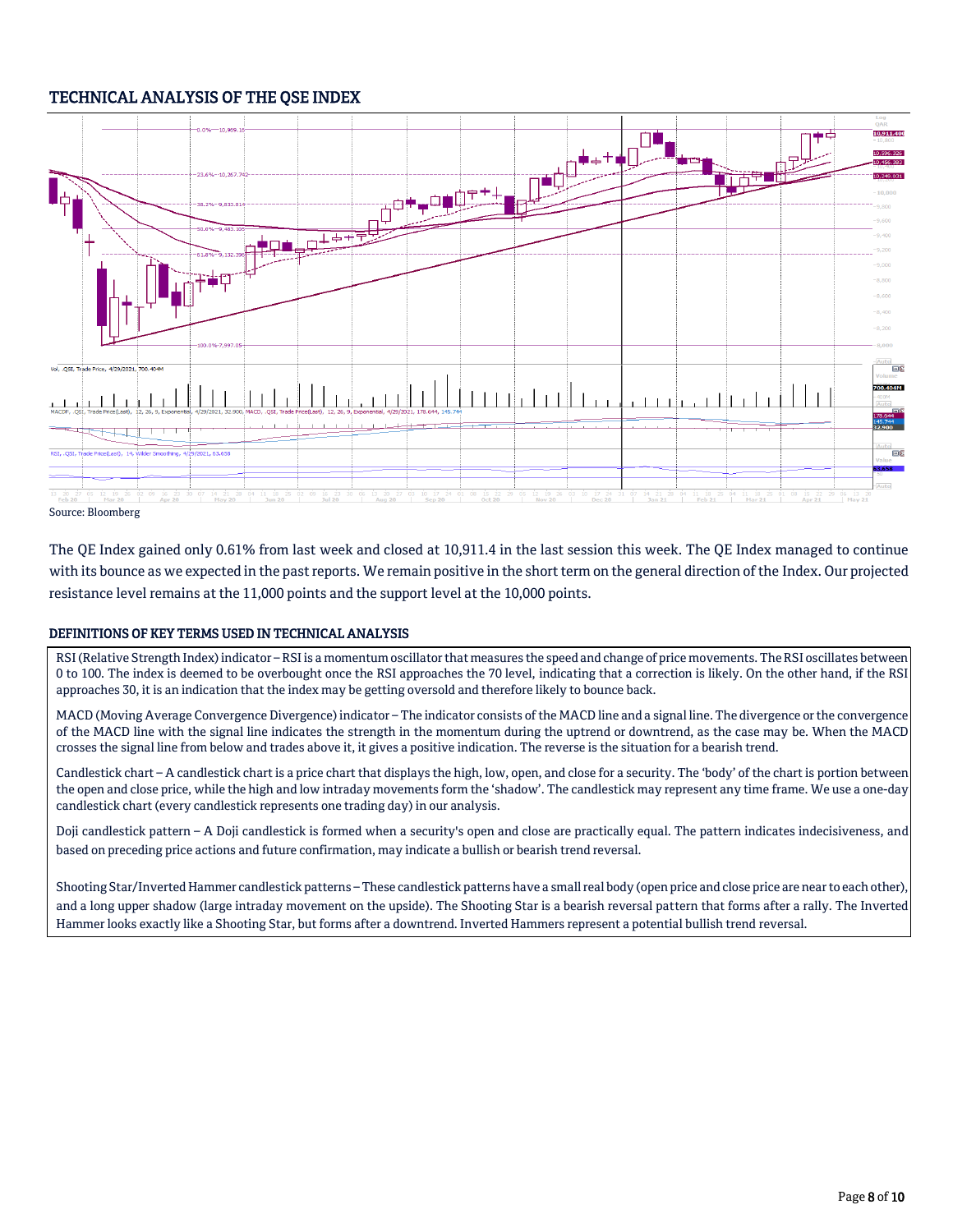| Company Name                          | Price April 29 | % Change<br><b>WTD</b> | % Change<br><b>YTD</b> | Market Cap.<br><b>QR Million</b> | <b>TTM P/E</b> | P/B        | Div. Yield |
|---------------------------------------|----------------|------------------------|------------------------|----------------------------------|----------------|------------|------------|
| <b>Qatar National Bank</b>            | 17.90          | (0.28)                 | 0.39                   | 165,332                          | 15.4           | 2.3        | 2.5        |
| Qatar Islamic Bank                    | 17.40          | (0.29)                 | 1.69                   | 41,115                           | 14.1           | 2.3        | 2.3        |
| Commercial Bank of Oatar              | 5.40           | 0.97                   | 22.73                  | 21.855                           | 16.8           | 1.2        | 1.9        |
| Doha Bank                             | 2.63           | 11.44                  | 11.11                  | 8,154                            | 14.2           | 0.8        | 2.9        |
| AI Ahli Bank                          | 3.70           | (2.12)                 | 7.34                   | 8,990                            | 13.1           | 1.4        | 4.1        |
| Qatar International Islamic Bank      | 9.25           | (1.39)                 | 2.19                   | 14,002                           | 16.5           | 2.2        | 3.5        |
| Masraf Al Rayan                       | 4.47           | (0.04)                 | (1.37)                 | 33,510                           | 15.2           | 2.5        | 3.8        |
| Al Khaliji Bank                       | 2.17           | 0.00                   | 18.06                  | 7,812                            | 12.5           | 1.2        | 2.6        |
| <b>Qatar First Bank</b>               | 1.92           | (0.36)                 | 11.50                  | 1,343                            | 43.7           | 2.7        | <b>N/A</b> |
| National Leasing                      | 1.21           | (2.82)                 | (3.06)                 | 596                              | 13.0           | 0.9        | 2.1        |
| <b>Dlala Holding</b>                  | 1.70           | (4.71)                 | (5.29)                 | 483                              | 57.2           | 2.3        | <b>N/A</b> |
| Qatar & Oman Investment               | 0.91           | (1.72)                 | 3.04                   | 288                              | 42.5           | 0.9        | <b>N/A</b> |
| <b>Islamic Holding Group</b>          | 5.15           | (3.29)                 | 0.63                   | 292                              | 41.6           | 2.0        | 1.0        |
| <b>Banking and Financial Services</b> |                |                        |                        | 303,772                          |                |            |            |
| <b>Zad Holding</b>                    | 15.60          | 2.30                   | 15.09                  | 4,067                            | 20.2           | 2.6        | 4.1        |
| Qatar German Co. for Medical Devices  | 2.89           | (3.67)                 | 29.19                  | 334                              | 397.6          | 10.6       | <b>N/A</b> |
| Salam International Investment        | 0.87           | 1.28                   | 33.33                  | 992                              | <b>N/A</b>     | 0.7        | <b>N/A</b> |
| Baladna                               | 1.63           | (0.37)                 | (8.94)                 | 3,099                            | <b>N/A</b>     | 1.4        | 4.5        |
| <b>Medicare Group</b>                 | 9.51           | 0.63                   | 7.58                   | 2,677                            | 30.9           | 2.6        | 18.9       |
| Qatar Cinema & Film Distribution      | 4.20           | 13.85                  | 5.18                   | 264                              | 57.9           | 1.9        | 2.4        |
| <b>Qatar Fuel</b>                     | 18.20          | (1.62)                 | (2.57)                 | 18,095                           | 23.8           | 2.1        | 2.5        |
| Qatar Meat and Livestock              | 4.78           | (14.66)                | (24.41)                | 860                              | 33.8           | 2.3        | 2.1        |
| Mannai Corp.                          | 3.96           | 0.30                   | 32.00                  | 1,807                            | 26.4           | 0.8        | 0.3        |
| Al Meera Consumer Goods               | 19.25          | (0.72)                 | (7.05)                 | 3,850                            | 20.1           | 2.5        | 4.7        |
| <b>Consumer Goods and Services</b>    |                |                        |                        | 36,044                           |                |            |            |
| Qatar Industrial Manufacturing        | 2.96           | 0.27                   | (7.82)                 | 1,406                            | 15.8           | 0.9        | 3.4        |
| <b>Qatar National Cement</b>          | 5.10           | 2.00                   | 22.89                  | 3,333                            | 20.1           | 1.1        | 3.9        |
| <b>Industries Qatar</b>               | 13.48          | 4.25                   | 24.01                  | 81,554                           | 25.3           | 2.5        | 2.4        |
| <b>Qatari Investors Group</b>         | 2.07           | (3.36)                 | 14.30                  | 2,574                            | 27.1           | 0.9        | 2.9        |
| Qatar Electricity and Water           | 17.20          | 1.24                   | (3.64)                 | 18,920                           | 15.6           | 1.9        | 3.7        |
| Aamal                                 | 0.95           | (2.58)                 | 10.53                  | 5,954                            | 54.1           | 0.8        | 4.2        |
| <b>Gulf International Services</b>    | 1.57           | 1.49                   | (8.45)                 | 2,918                            | <b>N/A</b>     | 0.9        | <b>N/A</b> |
| Mesaieed Petrochemical Holding        | 1.93           | 3.76                   | (5.72)                 | 24,247                           | 28.5           | 1.6        | 2.1        |
| <b>Invesment Holding Group</b>        | 1.12           | (3.93)                 | 87.65                  | 933                              | 42.4           | 1.1        | <b>N/A</b> |
| Qatar Aluminum Manufacturing          | 1.56           | 5.61                   | 61.53                  | 8,716                            | 91.6           | 1.5        | 2.2        |
| <b>Industrials</b>                    |                |                        |                        | 150,553                          |                |            |            |
| <b>Qatar Insurance</b>                | 2.52           | 1.12                   | 6.60                   | 8,224                            | 35.5           | 1.0        | <b>N/A</b> |
| QLM Life & Medical Insurance          | 5.08           | (2.12)                 | <b>N/A</b>             | 1,778                            | <b>N/A</b>     | <b>N/A</b> | <b>N/A</b> |
| Doha Insurance                        | 1.98           | 5.16                   | 42.03                  | 989                              | 14.1           | 0.9        | 5.1        |
| Qatar General Insurance & Reinsurance | 2.35           | 0.09                   | (11.84)                | 2,052                            | 15.3           | 0.4        | <b>N/A</b> |
| Al Khaleej Takaful Insurance          | 3.84           | 3.95                   | 102.53                 | 981                              | 28.8           | 1.8        | 1.3        |
| Qatar Islamic Insurance               | 7.90           | 0.64                   | 14.49                  | 1,185                            | 15.9           | 3.0        | 4.1        |
| <b>Insurance</b>                      |                |                        |                        | 15,209                           |                |            |            |
| United Development                    | 1.59           | (2.63)                 | (3.99)                 | 5,626                            | 25.2           | 0.5        | 3.1        |
| Barw a Real Estate                    | 3.24           | (0.37)                 | (4.82)                 | 12,596                           | 10.4           | 0.6        | 3.9        |
| Ezdan Real Estate                     | 1.75           | (1.30)                 | (1.63)                 | 46,339                           | 119.1          | 1.4        | <b>N/A</b> |
| Mazaya Qatar Real Estate Development  | 1.17           | (3.62)                 | (7.36)                 | 1,354                            | 43.5           | 1.1        | 2.6        |
| <b>Real Estate</b>                    |                |                        |                        | 65,916                           |                |            |            |
| Ooredoo                               | 7.11           | 0.85                   | (5.45)                 | 22,775                           | 25.1           | 1.1        | 3.5        |
| Vodafone Qatar                        | 1.78           | (2.15)                 | 32.56                  | 7,503                            | 36.6           | 1.7        | 2.8        |
| <b>Telecoms</b>                       |                |                        |                        | 30,278                           |                |            |            |
| Qatar Navigation (Milaha)             | 7.50           | (1.21)                 | 5.78                   | 8,593                            | 119.5          | 0.6        | 4.0        |
| <b>Gulf Warehousing</b>               | 5.13           | (0.27)                 | 0.63                   | 301                              | 12.8           | 1.6        | 1.9        |
| Qatar Gas Transport (Nakilat)         | 3.16           | (0.16)                 | (0.63)                 | 17,507                           | 15.1           | 2.5        | 3.5        |
| <b>Transportation</b>                 |                |                        |                        | 26,401                           |                |            |            |
| Qatar Exchange                        |                |                        |                        | 630,878                          |                |            |            |

Source: Bloomberg